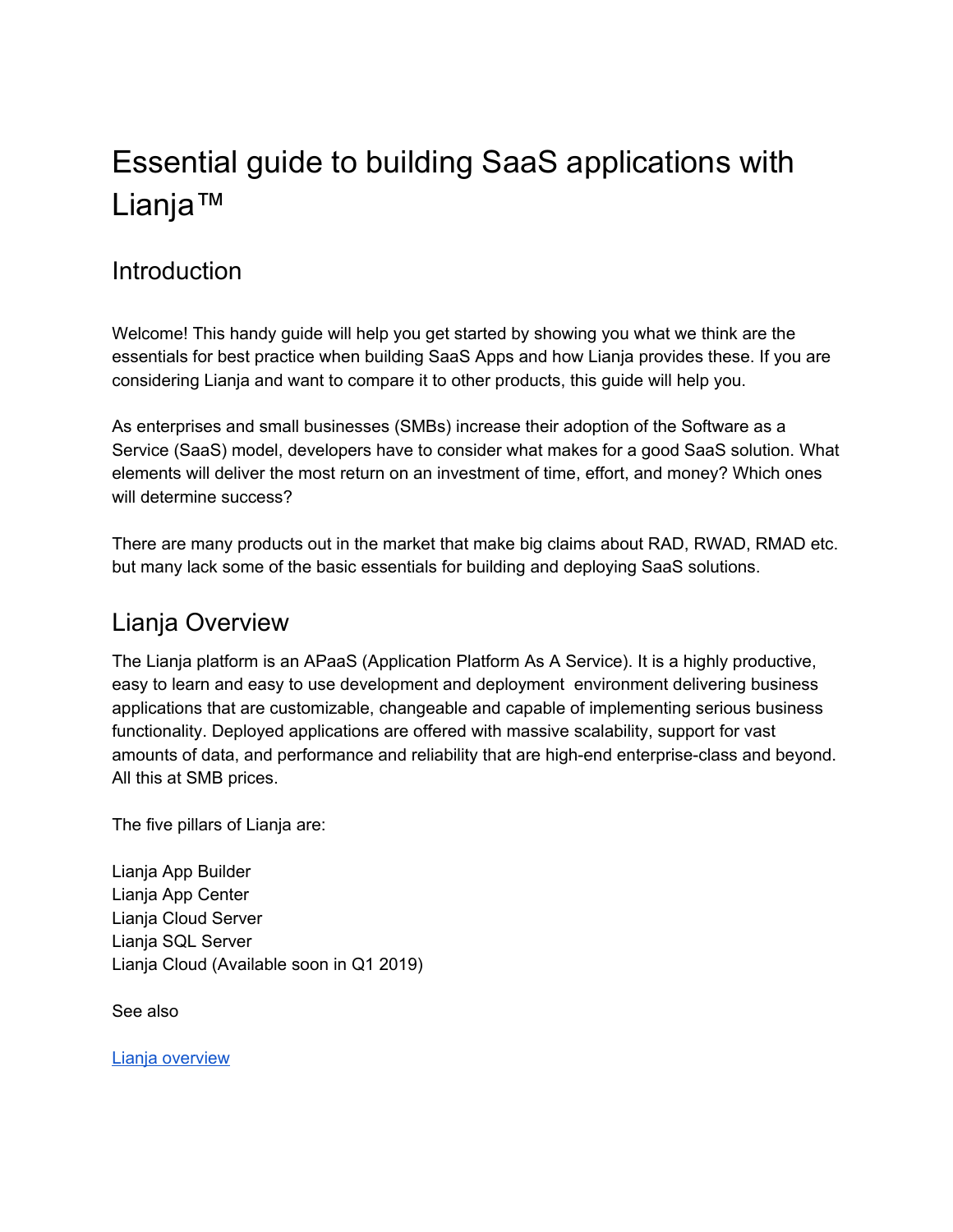# The SaaS checklist

Let's take a look at a checklist of essential SaaS development requirements and how Lianja satisfies them. When evaluating the Lianja platform for your SaaS development you can compare competing products with this list.

1. Visual native cross platform development

The IDE should be modern and provide visual drag 'n' drop of a complete application, not just be a fancy code editor. It should preferably adjust its appearance for the host operating system.

You should be able to install and run the IDE natively on your favorite operating system, develop across multiple operating systems with ease, copy databases, code and apps between different operating systems and they should just work.

See also

### Lianja App [Builder](https://www.lianja.com/overview/lianja-app-builder)

|        | Windows | Linux | macOS |
|--------|---------|-------|-------|
| Lianja |         |       |       |
| Other  |         |       |       |

2. Has a built-in high performance database to reduce costs and simplify development and deployment but can connect to other SQL databases if required.

| Lianja | 47 |
|--------|----|
| Other  |    |

### 3. Live views and live debugging

To better support agile development, the IDE should provide a live view of the App as it is being developed. Compiling and building to preview a small change makes for a painfully slow development process.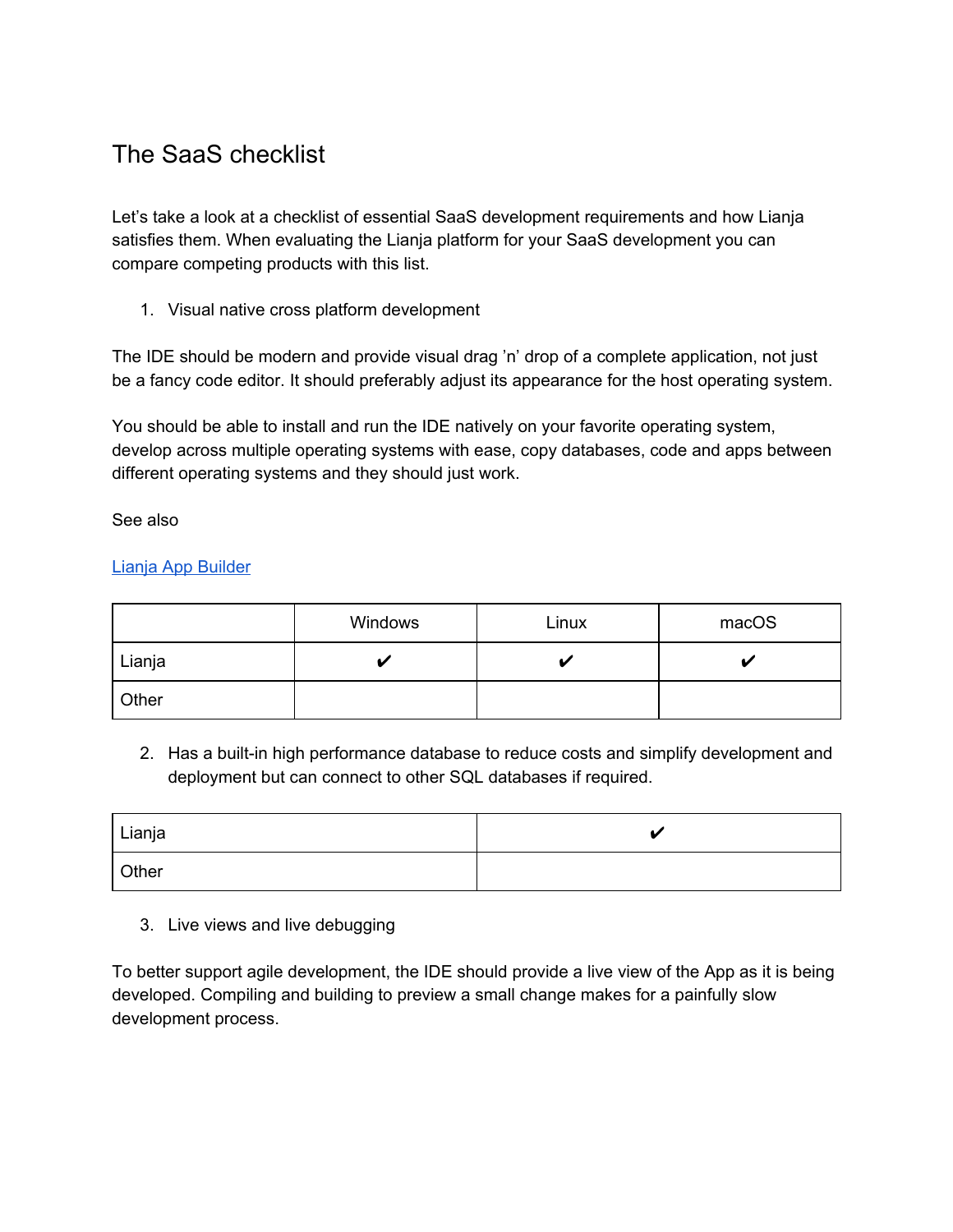|        | Desktop | Web | Mobile iOS | Mobile Android |
|--------|---------|-----|------------|----------------|
| Lianja |         |     |            |                |
| Other  |         |     |            |                |

4. Live preview

The IDE should preferably provide the ability to preview Desktop, Web and Mobile Apps with one click to better support agile development.

See also

[Understanding](https://www.lianja.com/doc/index.php/Understanding_Live_Preview_in_Lianja) live preview in Lianja

|        | Desktop | Web | Mobile iOS | <b>Mobile Android</b> |
|--------|---------|-----|------------|-----------------------|
| Lianja |         |     |            |                       |
| Other  |         |     |            |                       |

5. Built-in git support

Git is the most popular version control system in the world now. One of the biggest advantages of Git is its branching capabilities. Lianja keeps all the files and assets needed by an App in their own subdirectory. This makes it easy to add an App to a git repo and manage the versioning of the various files that make up the App.

#### See also

#### Using Git [version](https://www.lianja.com/doc/index.php/Using_Version_Control) Control with Lianja

| Lianja |  |
|--------|--|
| Other  |  |

6. Built-in file versioning support with the ability to roll backwards or forwards in time to see the effect of App changes during the development process.

To better support agile development of an application the IDE should allow you to make changes to the application UI and/or code, preview the changes and roll them back if required.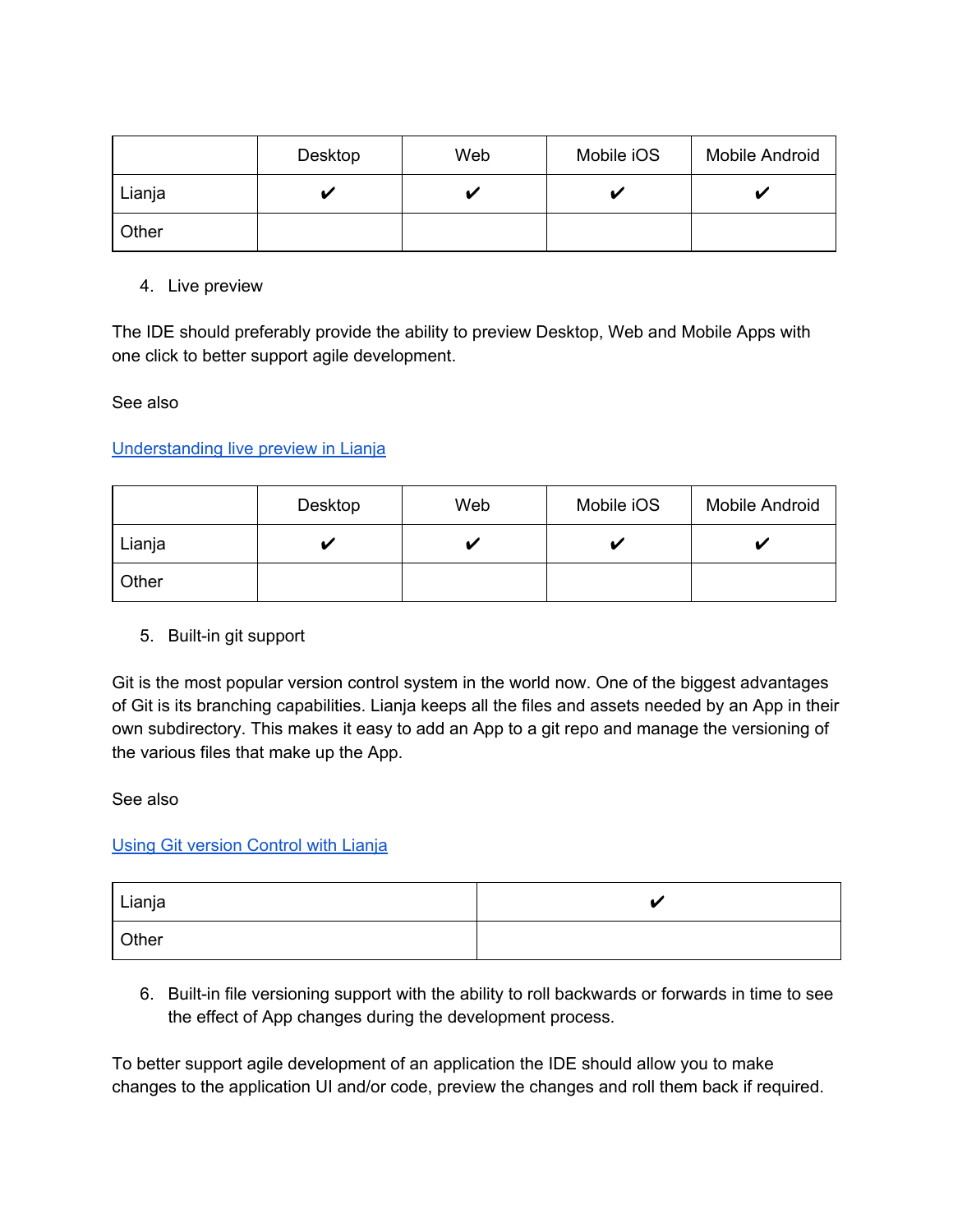#### See also

#### Lianja Versions [workspace](https://www.lianja.com/doc/index.php/Versions_Workspace)

| Lianja |  |
|--------|--|
| Other  |  |

#### 7. Cross platform App deployment

Develop native on Windows, Linux or macOS and deploy directly from the IDE to Windows, Linux, macOS, iOS or Android.

See also

### Cross platform App [deployment](https://www.lianja.com/doc/index.php/Cross_Platform_App_Deployment_with_Lianja#Deploying_Mobile_Apps) with Lianja

|        | Windows | Linux | macOS | iOS | Android |
|--------|---------|-------|-------|-----|---------|
| Lianja |         |       |       |     | u       |
| Other  |         |       |       |     |         |

8. The server should run natively on Windows, Linux and macOS.

It is highly desirable that the server run natively on Linux as well as Windows as Linux is the widest used OS in AWS. This will reduce operating costs significantly. The Lianja Cloud Server runs natively on all three platforms.

See also

#### The Lianja Cloud [Server](https://www.lianja.com/doc/index.php/Category:Lianja_Cloud_Server)

|        | Windows | Linux | macOS |
|--------|---------|-------|-------|
| Lianja |         |       |       |
| Other  |         |       |       |

9. Develop Desktop, Web and Mobile Apps from a single codebase using UI personalities.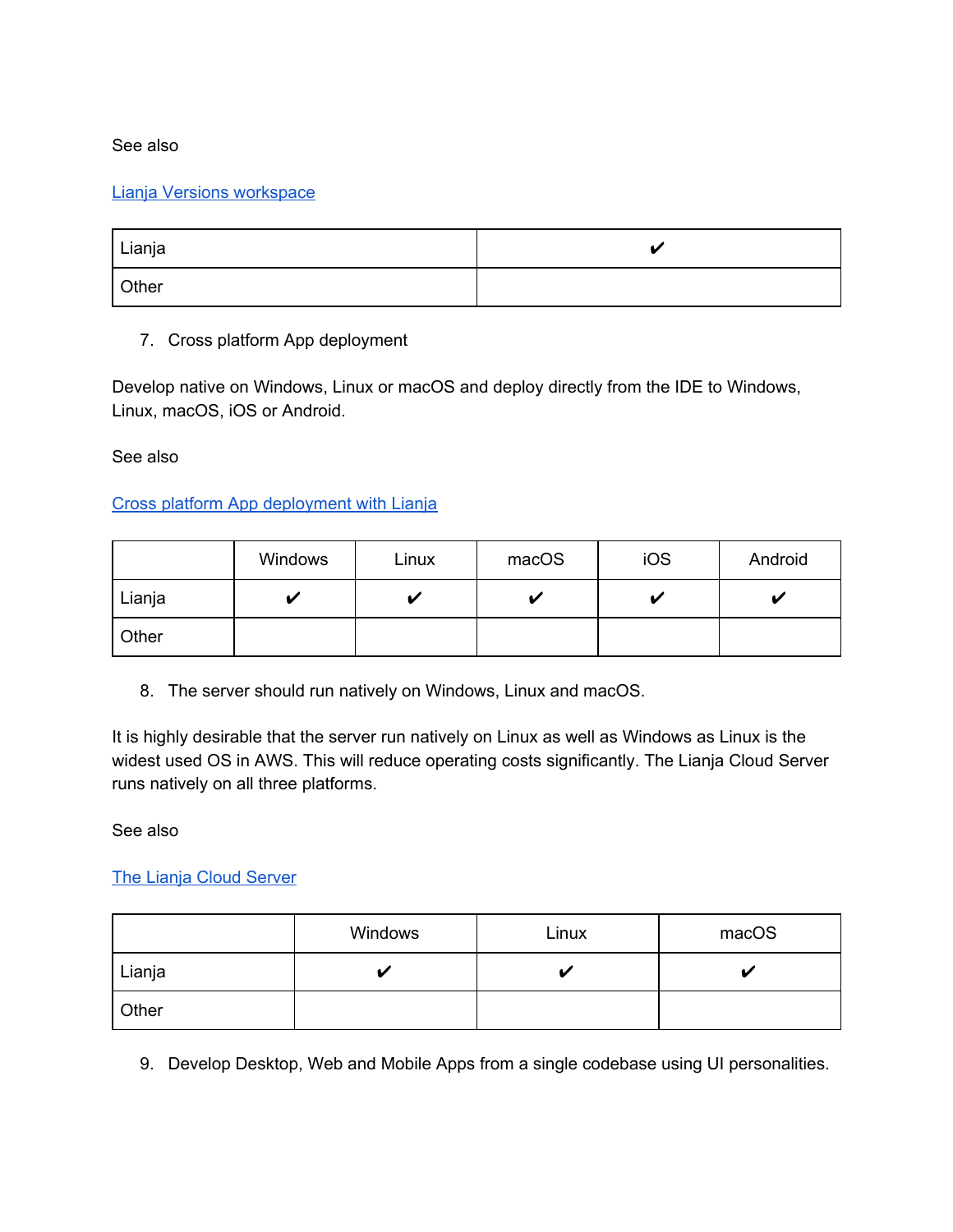Modern UI frameworks should provide attributes on the UI elements that cause them to be included/excluded for Desktop, Web, Tablet or Phone. There should be no requirement to have to code special conditions when targeting different device form factors.

Additionally, when running on mobile devices, UI elements should hide/show themselves automatically when the orientation changes from portrait/landscape. This should be able to be set during development just by setting attributes. You should not need to code this yourself.

See also

### [Understanding](https://www.lianja.com/doc/index.php/Understanding_UI_Personalities_in_Lianja) UI personalities in Lianja

| Lianja |  |
|--------|--|
| Other  |  |

# 10. A choice of dynamic programming language

Using dynamic scripting languages enables better agile development practices as the whole UI of the application is live during visual development. Using a dynamic scripting language rather than a non dynamic language which requires compile and build steps is highly preferable.

An added benefit of using a dynamic scripting language is that the application code can be deployed to a server and be live-updated without down time.

See also

Lianja for VFP [developers](https://www.lianja.com/community/lianja-for-vfp-developers) Lianja for [Javascript/Typescript](https://www.lianja.com/community/lianja-for-javascript-developers) developers Lianja for Python [developers](https://www.lianja.com/community/lianja-for-python-developers) Lianja for PHP [developers](https://www.lianja.com/community/php-developers)

|        |   | Llanja/VFP   JavaScript   TypeScript   Babel/ES6 | Python | <b>PHP</b> |
|--------|---|--------------------------------------------------|--------|------------|
| Lianja | ັ |                                                  |        |            |
| Other  |   |                                                  |        |            |

11. Supports NoCode development with automatic data binding

The platform should include the ability to develop Apps with no coding at all. Visually build powerful UIs using drag 'n' drop and adjust their appearance and functionality by setting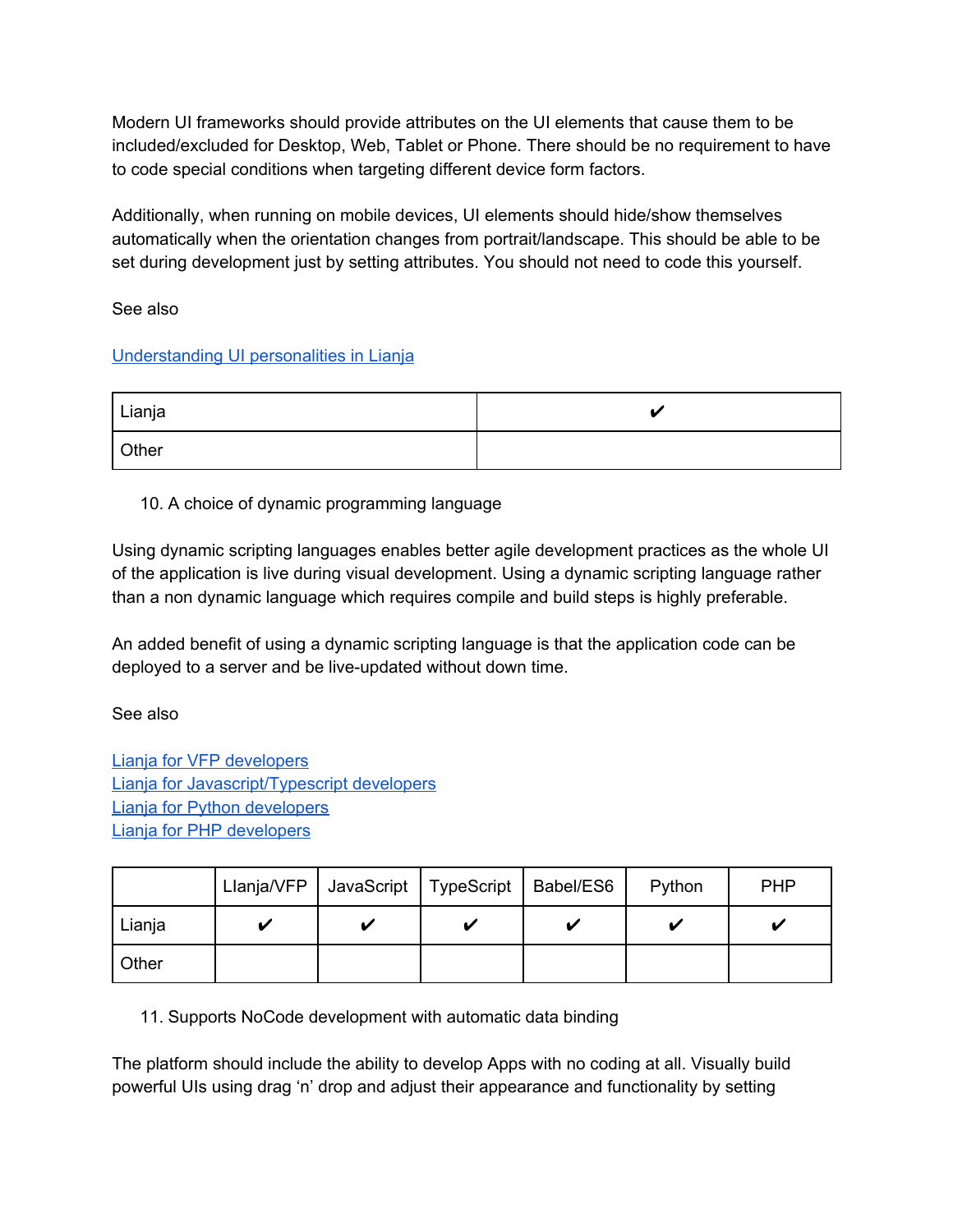attributes using an App Inspector. Attribute driven development is vitally important for domain experts with little to no programming expertise.

According to Gartner, by 2020, at least 50 percent of all new business applications will be created with high-productivity toolsets such as a NoCode platform.

NoCode supports the "Design by thinking" methodology.

See also

### Lianja for NoCode [developers](https://www.lianja.com/community/lianja-for-nocode-developers)

| l Lianja |  |
|----------|--|
| Other    |  |

### 12. Integrated database support

Apart from integrating its own native high performance database, Lianja supports transparent access to third party databases using Virtual Tables (VTs). Lianja Virtual Tables (VTs) allow you to access external data via an ODBC connection, yet they look like regular tables in a Lianja database. You can drag 'n' drop virtual tables in the Page Builder and reference them in the same way as standard tables and all the time the underlying connection, SQL statements and a cursor adapter are being handled for you. This makes it much easier to switch databases to conform to a corporate standard.

See also

# Using Virtual [Tables](https://www.lianja.com/doc/index.php/Virtual_Tables) [Working](https://www.lianja.com/doc/index.php/Category:Working_with_Data) with data

|        | Lianja/VFP | <b>MSSQL</b> | <b>MySQL</b> | PostgreSQL | Other ODBC |
|--------|------------|--------------|--------------|------------|------------|
| Lianja | ້          |              |              |            |            |
| Other  |            |              |              |            |            |

13. Has a well defined, consistent and easily understandable application architecture

Lianja has a well defined application architecture. Lianja Apps are built out of pages. Pages are built out of sections. There is a wide variety of built-in sections. Form sections for example are made up of FormItems and Gadgets. So as we can see, a Lianja App consists of a hierarchy of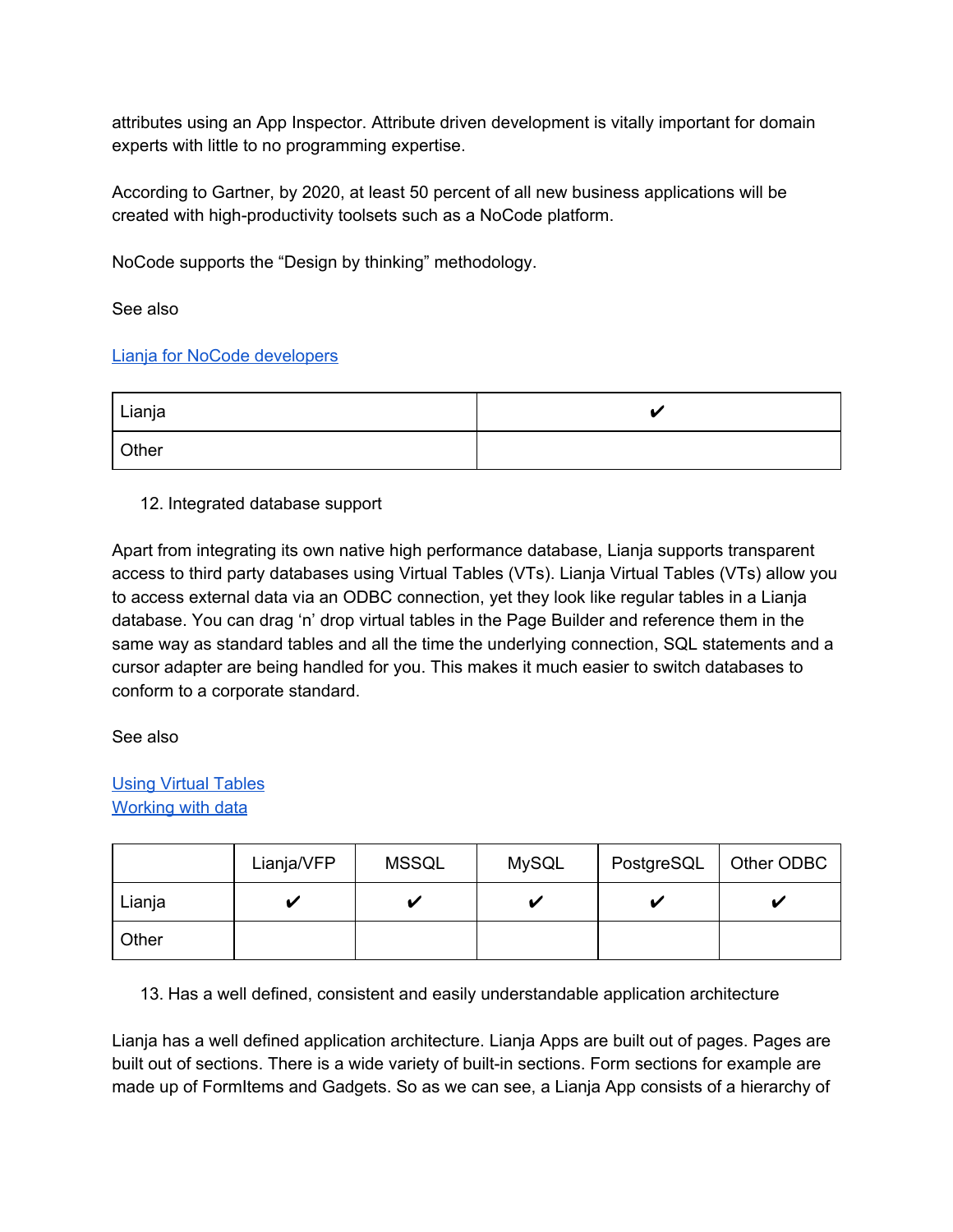visual elements. This hierarchy we will refer to as the Lianja Object Model (LOM).

You can consider the whole of the Lianja App Builder as a meta-framework that you can use to develop Apps with.

Having a well defined application architecture is critically important for NoCode development as it provides an abstraction above the target UI so that code generation is deterministic and simplified as the layout, appearance and UI navigability can be easily understood at code generation time and can target multiple form factors and target devices.

See also

The Lianja Application [Architecture](https://www.lianja.com/doc/index.php/Understanding_the_Lianja_App_Architecture) Lianja UI [Navigation](http://www.lianja.com/doc/index.php/Understanding_Lianja_UI_Navigation)

| Lianja | 44 |
|--------|----|
| Other  |    |

14. Has a modern application framework that is cross platform and cross device

If the need arises to build a custom UI the platform should have a well defined set of framework classes that can be used by professional developers in any of the supported dynamic scripting languages.

See also

#### Lianja [Framework](https://www.lianja.com/doc/index.php/Category:Framework_Classes) Classes

| Lianja | 44 |
|--------|----|
| Other  |    |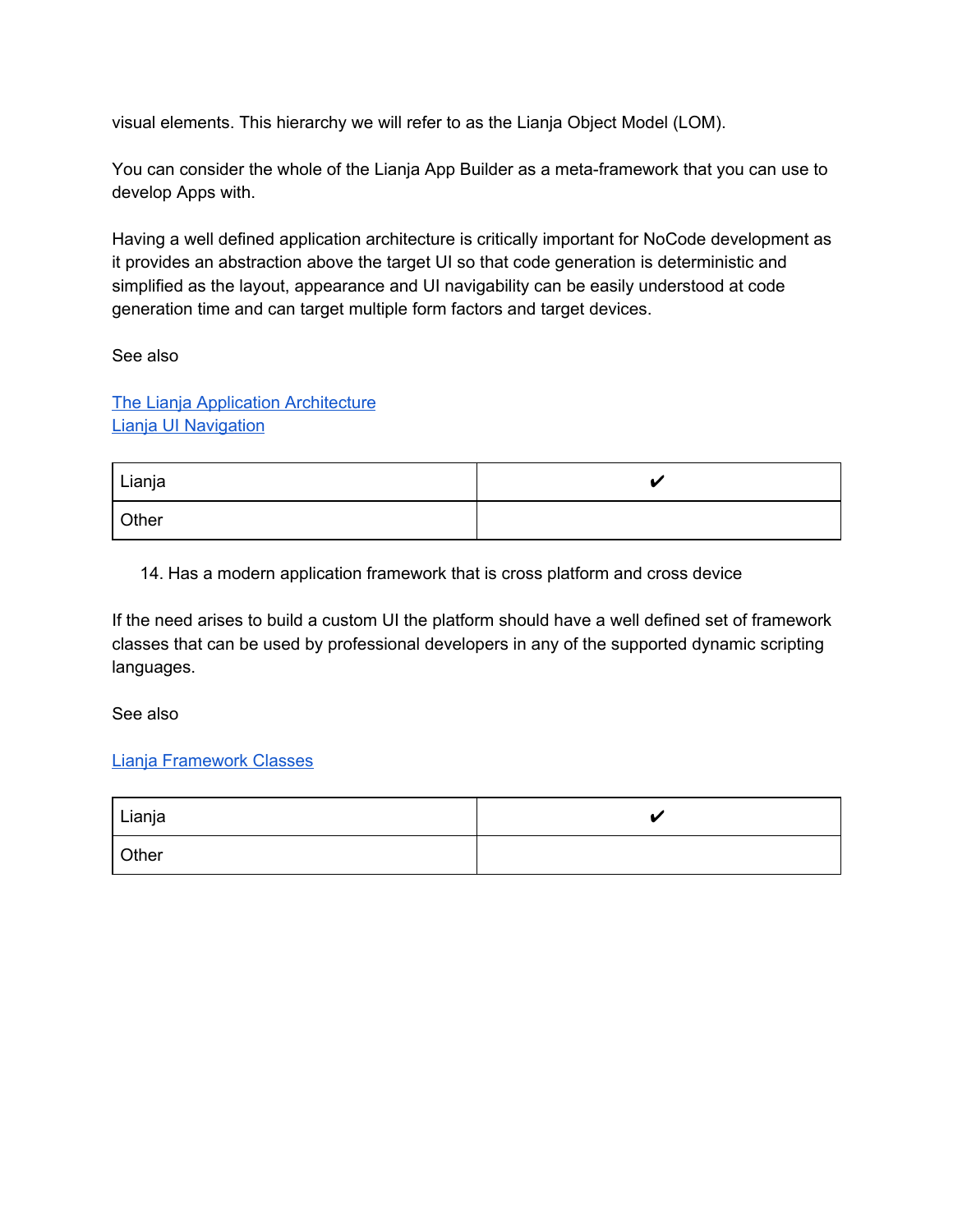15. The Framework should support building responsive UIs.

Responsive design is an approach to UI creation that makes use of flexible layouts. The goal of responsive design is to build a UI that detects the user's screen size and orientation and will change the layout accordingly.

#### See also

[Understanding](https://www.lianja.com/doc/index.php/Understanding_UI_Layouts) UI layouts in Lianja [Understanding](https://www.lianja.com/doc/index.php/Understanding_UI_Personalities_in_Lianja) UI personalities in Lianja

| Lianja |  |
|--------|--|
| Other  |  |

### 16. Supports UI theming without needing any code changes

The platform should have the ability to theme the UI without jumping through hoops. At the bare minimum the UI should be able to be themed using industry standard CSS.

| Lianja | ▲⊿ |
|--------|----|
| Other  |    |

17. Built-in support for UTF-8 character encoding without code changes

UTF-8 can represent any character in the Unicode standard. UTF-8 is backwards compatible with ASCII. UTF-8 is the preferred modern character encoding. All characters of all languages are available in UTF-8. If you do not use UTF-8 in your applications your application will be locale specific. Most importantly, UTF-8 is Web and mobile friendly. It provides the ability to have characters from multiple languages on the same web pages. In other words you can integrate English, Chinese, Japanese and other languages without needing to do anything special in the UI or the database.

| <sup>I</sup> Lianja |  |
|---------------------|--|
| Other               |  |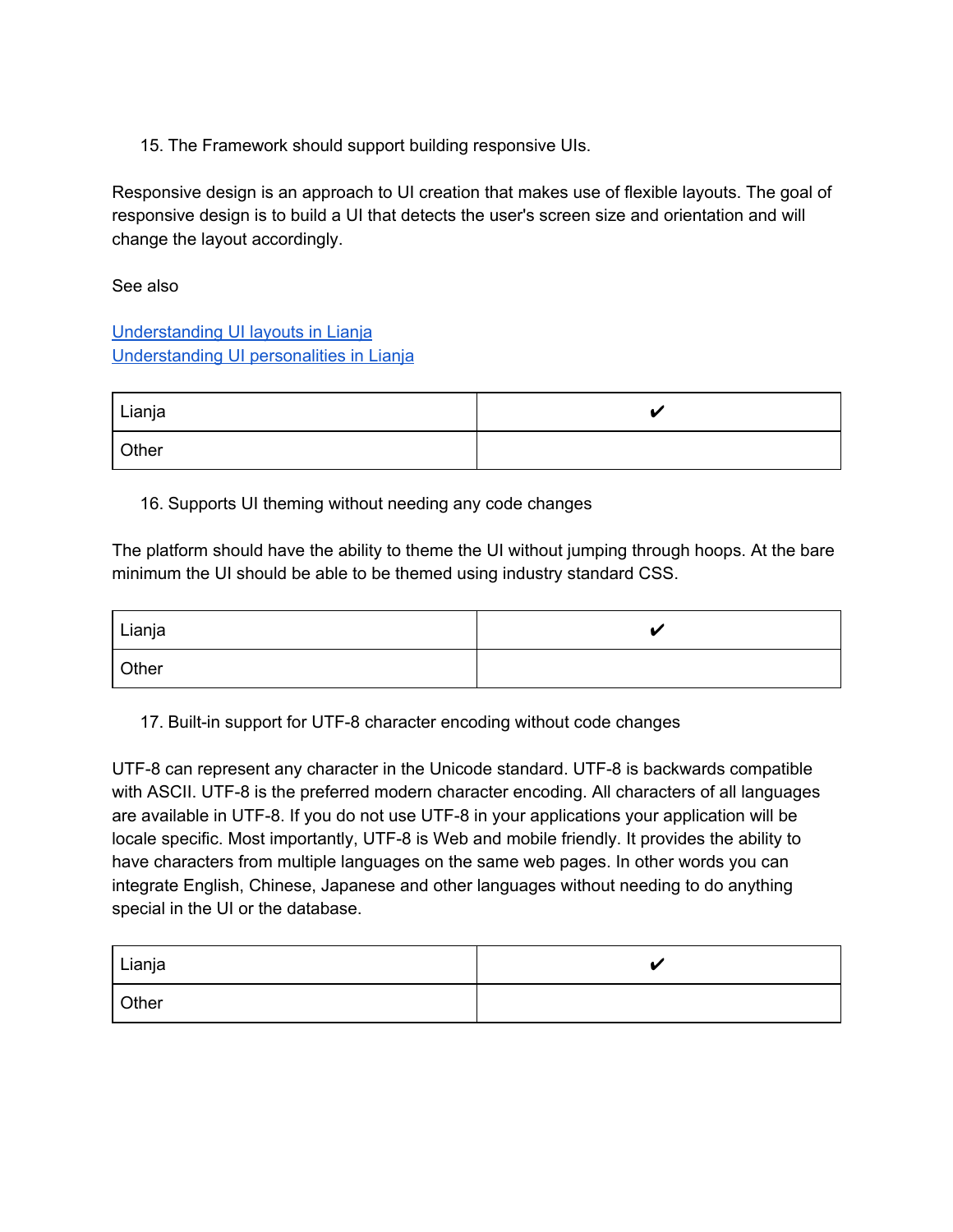### 18. Database engine supports encrypted tables

When an application requires that certain database tables need to be encrypted to prevent them being read if for some reason security is breached, then the database engine should support the ability to encrypt and decrypt the data using encryption keys.

| Lianja |  |
|--------|--|
| Other  |  |

19. Database engine has built-in support for chronological data versioning and audit trails

Audit trails and data security go hand in hand and it is highly desirable that this functionality is built-in. Lianja database timelines provide row versioning for database tables for all CRUD operations performed on data. Whenever a change is made to a table that is timeline enabled then delta changes are automatically recorded for each transaction. Changes made to any tables that are timeline enabled can be undone much like you would undo changes to program code that you edit in a text editor.

Database timelines record who did what from where, when they did it and what they changed. This is an invaluable feature for SaaS applications.

No coding is required to be able to leverage this functionality.

See also

### [Understanding](https://www.lianja.com/doc/index.php/Understanding_database_timelines_in_Lianja) database timelines in Lianja

| Lianja |  |
|--------|--|
| Other  |  |

### 20. Built-in native JSON support

JSON (JavaScript Object Notation) is a lightweight data-interchange format. It is easy for humans to read and write. It is easy for machines to parse and generate. It is based on a subset of the JavaScript Programming Language, Standard ECMA-262 3rd Edition - December 1999. JSON is a text format that is completely language independent but uses conventions that are familiar to programmers of the C-family of languages, including C, C++, C#, Java, JavaScript, Perl, Python, and many others. These properties make JSON an ideal data-interchange language.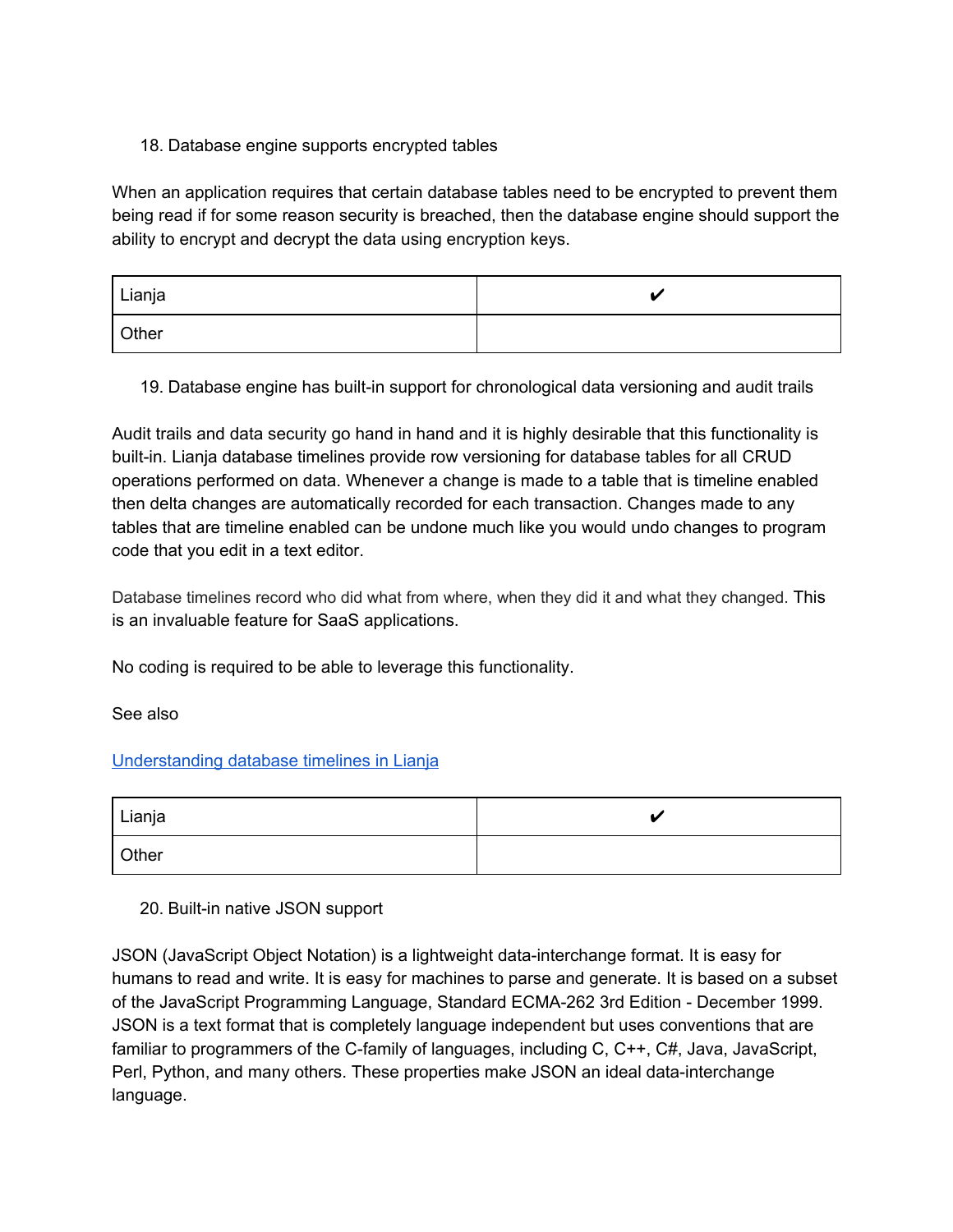It is highly desirable for the native database engine to have support for JSON. Lianja takes this to an extreme level by extending SQL to include a native JSON datatype and the ability to store JSON documents and query on them (in fact full CRUD operations) using standard SQL commands without requiring the use of any special functions.

See also

#### [Working](https://www.lianja.com/doc/index.php/Working_with_JSON_and_JQL) with JSON

| Lianja |  |
|--------|--|
| Other  |  |

#### 21. Built-in native metadata support

When building large enterprise class applications with 100s of tables that are used in multiple Apps and their associated Lianja UI elements, it can be tedious and error prone to apply the same UI attributes consistently throughout the UI.

To alleviate this problem and to speed up App development, the Lianja App Builder and the Lianja engine handle metadata. This mechanism provides a way of dynamically setting up UI element attributes when a new UI section is created or when an App, its pages and their corresponding UI elements are loaded.

Also, and probably more importantly, any changes to the database schema metadata for tables and their columns are propagated throughout Lianja Apps dynamically as they are loaded and applied anywhere they are used in the Apps and their UI elements (Sections, Fields, Grid Columns).

Let's say for example whenever the bank balance field is negative it should have a pink background and when positive it should have a light green background. This can be defined in the column metadata in a database table.

This massively speeds up application development and can be altered in one place without needing to know where the bank balance field is used in the application.

Metadata supports the "Design by thinking" methodology.

See also

The [MetaData](https://www.lianja.com/doc/index.php/MetaData_Editor) Editor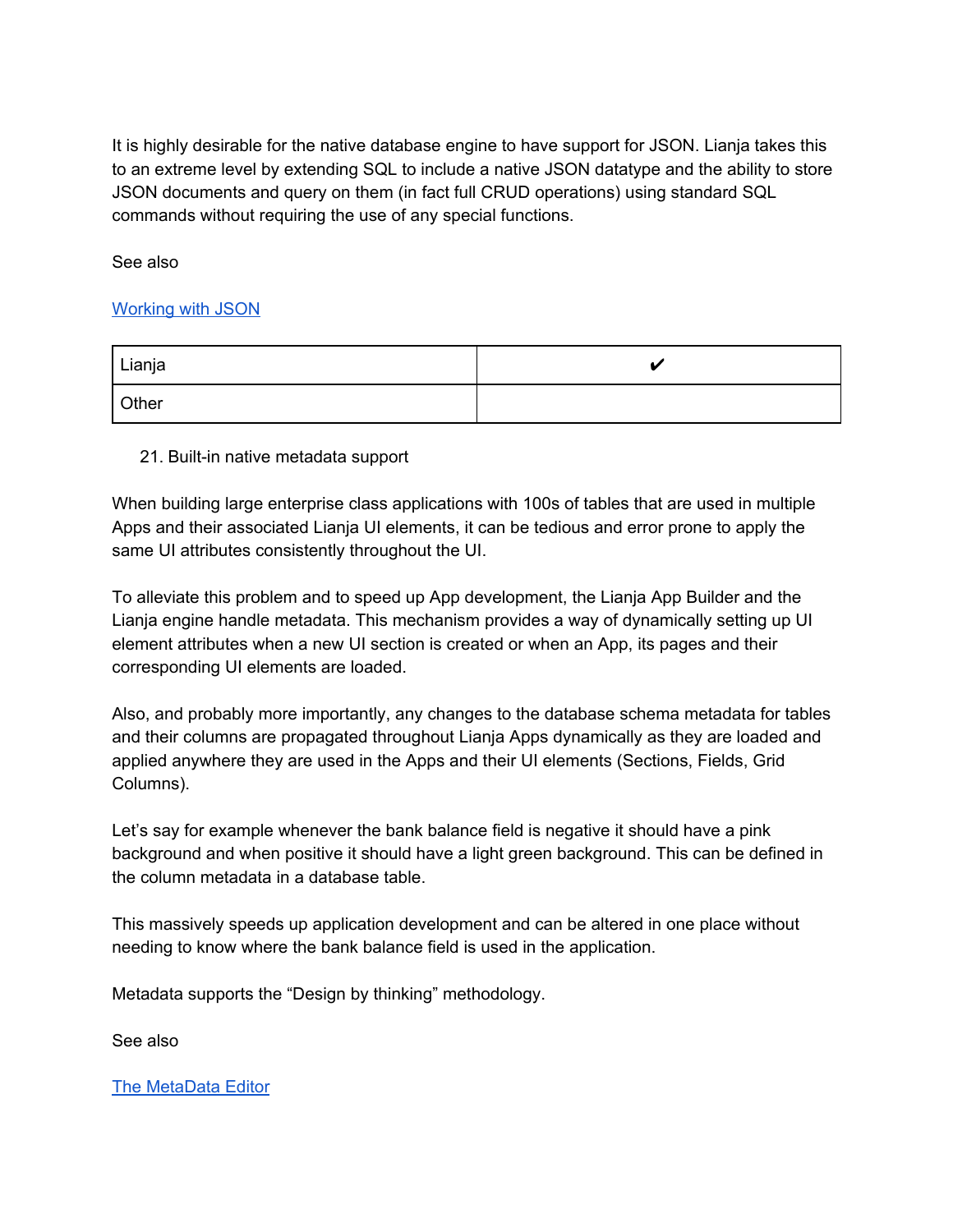#### Working with [metadata](https://www.lianja.com/doc/index.php/Lianja_MetaData_API)

| Lianja |  |
|--------|--|
| Other  |  |

22. Built-in native very large database tables support

Databases used in modern SaaS applications can quickly grow in size particularly if images and videos are stored in them. To properly support a large number of users the database should be able to grow to huge file sizes of 2^64 rather than be limited by the older 32 bit file system limits of 2GB.

| Lianja |  |
|--------|--|
| Other  |  |

#### 23. Fault tolerant with automatic index healing

Most SaaS applications run in the Cloud. They are timezone agnostic. If for whatever reason a database index becomes corrupted, it is highly desirable that the database engine recognize this and automatically repair the index without any noticeable downtime while users from many geographically remote locations are authenticated and are running applications.

| Lianja | 44 |
|--------|----|
| Other  |    |

24. Built-in user authentication with permissions and roles and optional user expiry date

Having the ability to manage users is very important to maintaining security of operations and controlling access to data.

Permissions and Roles provide the ability to control CRUD access to Apps, Pages, Sections, Fields and Gadgets (the whole UI) depending on who the user is who has authenticated and what roles they have (which can be multiple).

Having the ability to specify a user expiry date for a user account simplifies SaaS App monetization. If specified, this expiry date should be checked on each page request to the server.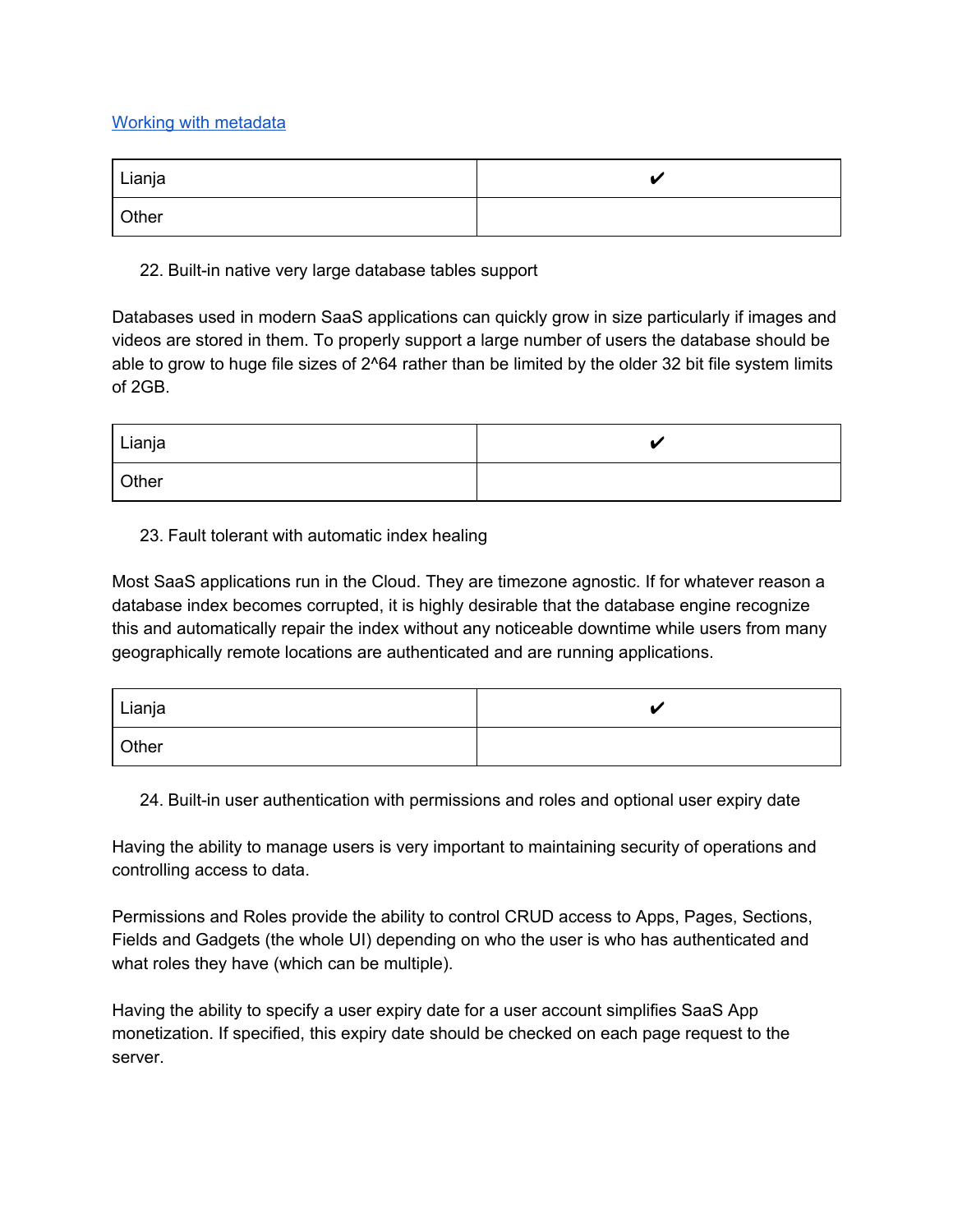#### See also

#### [Understanding](https://www.lianja.com/doc/index.php/Users_and_Roles) Lianja roles and permissions

| Lianja | 44 |
|--------|----|
| Other  |    |

25. Built-in App dashboard with access control using permissions and roles for authenticated users

A consistent interface for logging in and then presenting the user with a categorized list of Apps that they have permission to run is important.

See also

The Lianja App [Center](https://www.lianja.com/component/content/article/36/69) [Customizing](https://www.lianja.com/doc/index.php/Lianja_App_Center_Tiles) Lianja App Center tiles

| Lianja |  |
|--------|--|
| Other  |  |

26. Built-in row level security (RLS) for authenticated users

Row-Level Security provides the ability to control access to rows in a database table based on the characteristics of the user executing a query (e.g., role or group memberships) without having to hard code this into an application.

Row-Level Security (RLS) simplifies the design and coding of security in your application. RLS enables you to implement restrictions on data row access. For example, ensuring that workers can access only those data rows that are pertinent to their department, or restricting a customer's data access to the data relevant to their company.

See also

#### [Understanding](https://www.lianja.com/doc/index.php/Category:Row_Level_Security) row level security in Lianja

| Lianja |  |
|--------|--|
| Other  |  |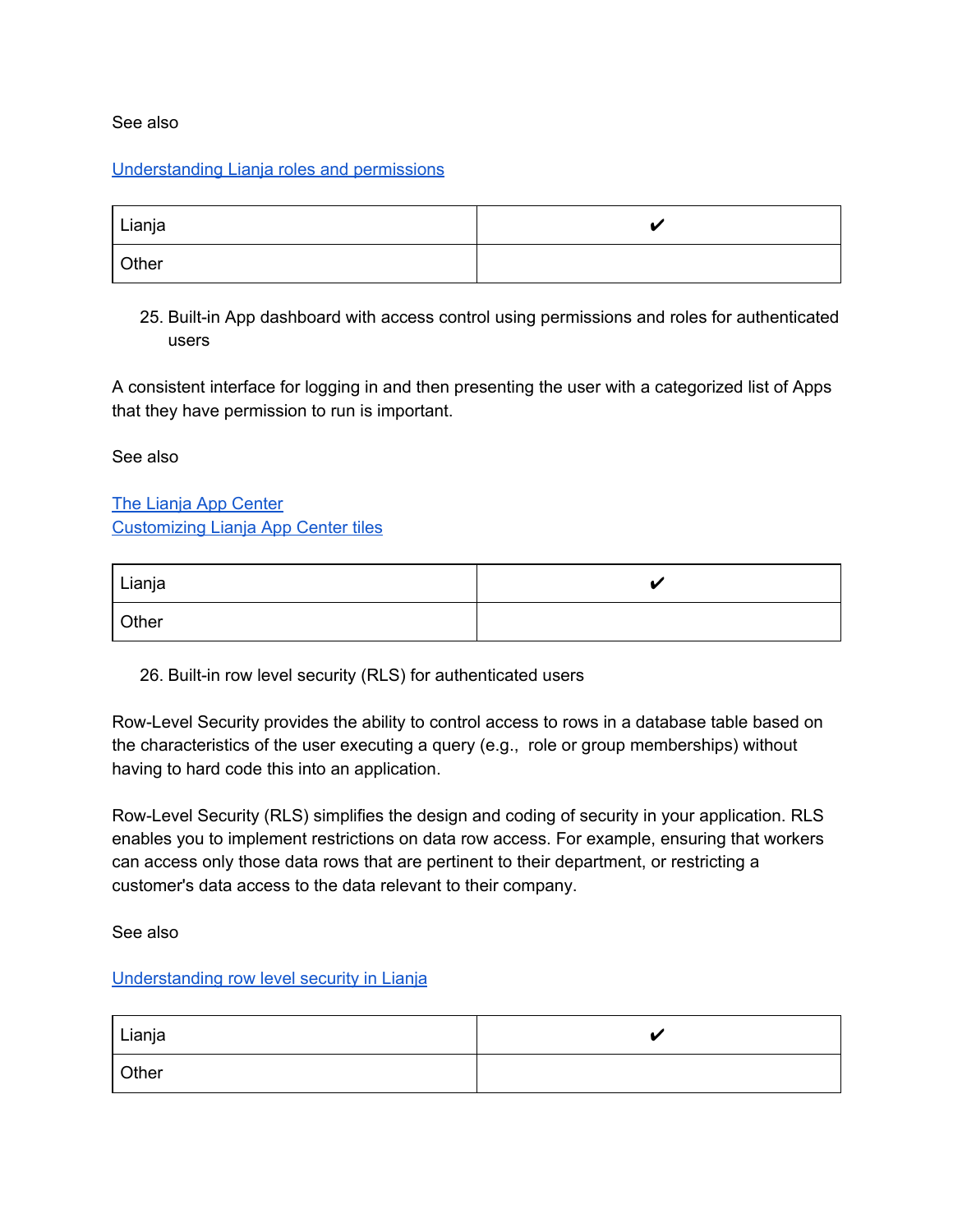#### 27. Built-in data masking (DDM) for authenticated users

Dynamic data masking (DDM) limits sensitive data exposure by masking it to non-privileged users. It can be used to greatly simplify the design and coding of security in your application.

Dynamic data masking helps prevent unauthorized access to sensitive data by providing the ability to designate how much of the data to reveal while having minimal impact on the application layer. DDM can be configured on the database to hide sensitive data in the result sets of queries on specific columns, while the data in the database is not changed. Dynamic data masking is easy to use with existing applications, since masking rules are applied in the query results. Many applications can mask sensitive data without modifying existing queries.

See also

#### [Understanding](https://www.lianja.com/doc/index.php/Understanding_Dynamic_Data_Masking_in_Lianja) Dynamic Data Masking in Lianja

| l Lianja | ▲⊿ |
|----------|----|
| Other    |    |

28. Supports cross platform LDAP/Active Directory for user permissions and roles

To satisfy corporate standards the platform should provide the ability to allow user authentication using Active Directory and/or LDAP (cross platform). The groups that the user is a member of can then be used as the user's specified roles in order to control permissions, row level security and dynamic data masks.

See also

#### Using Active [Directory](https://www.lianja.com/doc/index.php/Active_Directory) in Lianja

| Lianja |  |
|--------|--|
| Other  |  |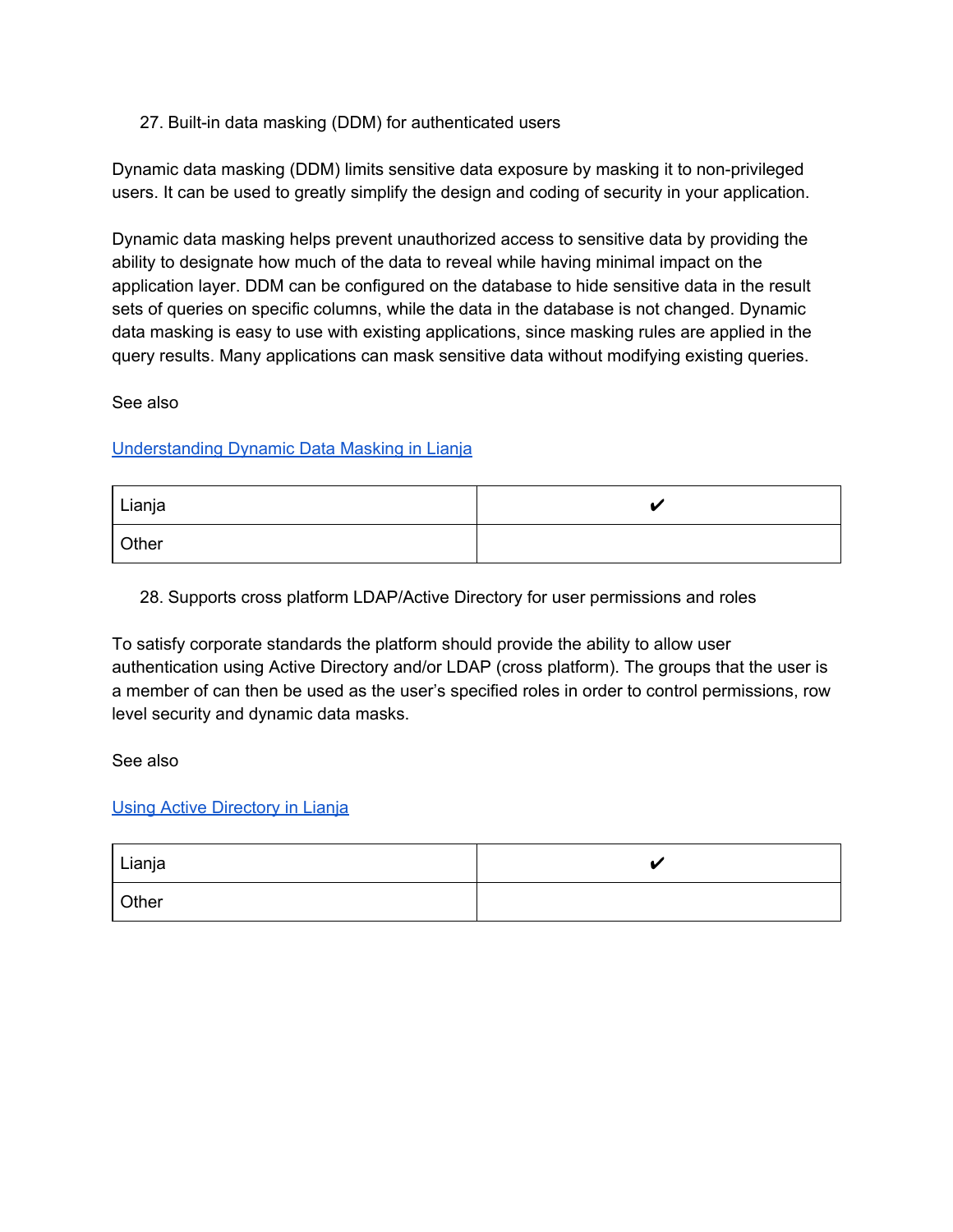#### 29. Deploy to native Desktop

Electron application code generation and building directly in the IDE is very desirable.

#### See also

#### A guide to building Lianja [Electron](https://www.lianja.com/doc/index.php/Category:Electron_Apps) Apps

| <sup>I</sup> Lianja |  |
|---------------------|--|
| Other               |  |

### 30. Deploy to the Web

See also

#### A guide to [deploying](https://www.lianja.com/doc/index.php/A_Guide_to_Deploying_Web_Apps) Web Apps

| Lianja |  |
|--------|--|
| Other  |  |

31. Deploy to native Mobile

Phonegap and/or React-native code generation and building directly in the IDE is highly desirable.

See also

#### A guide to building Lianja [PhoneGap](https://www.lianja.com/doc/index.php/Building_Lianja_Mobile_business_database_Apps) Apps

| Lianja | 44 |
|--------|----|
| Other  |    |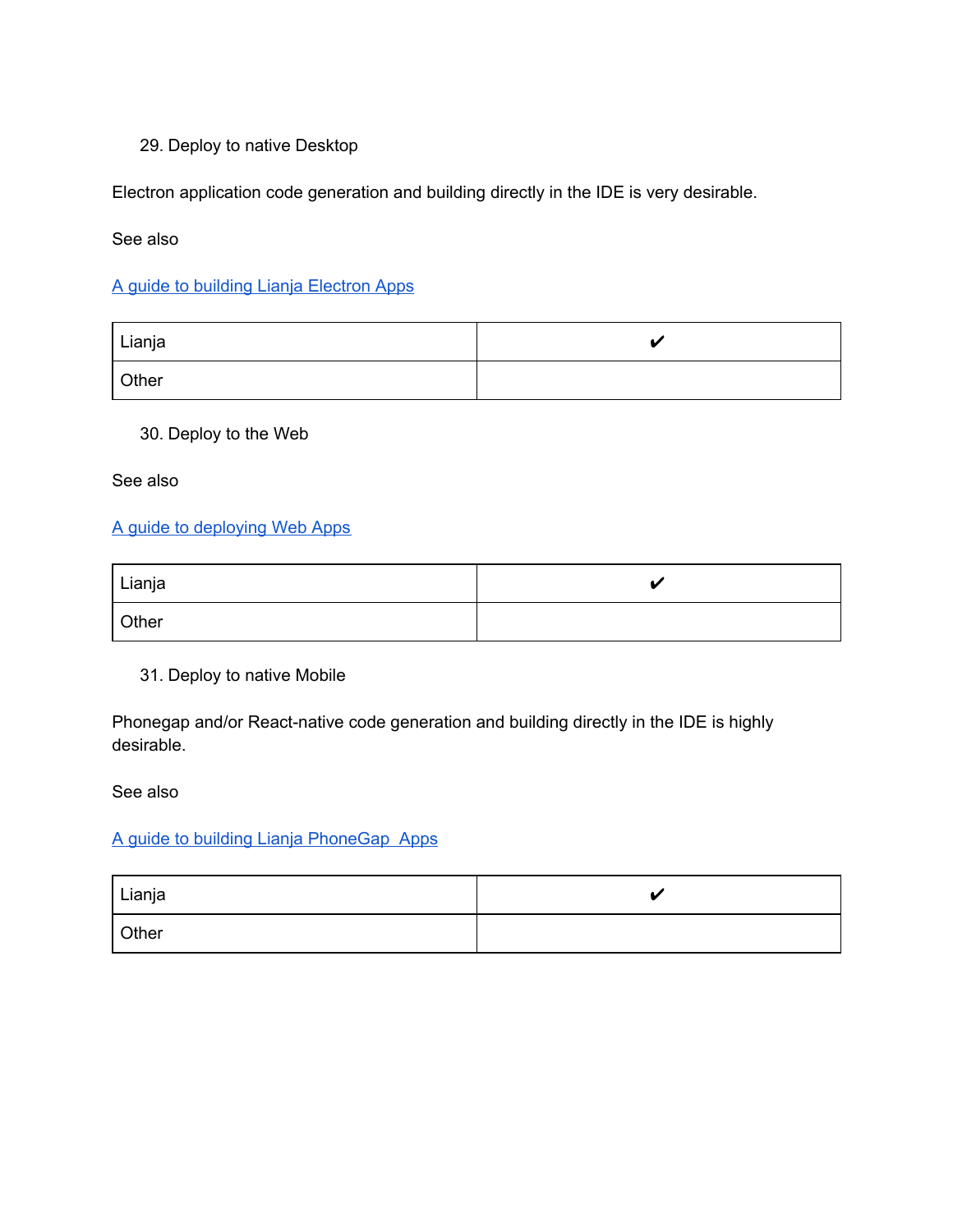#### 32. High performance and scalable

The performance of single instance servers will eventually max out. To be able to scale up and down is important to user satisfaction and long term acceptance of the SaaS application. Dynamic load balancing of server instances and shared back end storage is highly desirable. Linux and Docker containers are recommended for scalability and cost effectiveness.

| Lianja Cloud |  |
|--------------|--|
| Other        |  |

33. Secure

SSL encrypted http traffic is a necessity in a production server. Lianja Cloud Server can work with Windows/IIS and Linux/Apache.

See also

Lianja IIS [extension](https://www.lianja.com/doc/index.php/ISAPI_Extension_for_IIS) for IIS Lianja [Apache](https://www.lianja.com/doc/index.php/Apache_Module_for_Linux) module for Linux

| <sup>I</sup> Lianja Cloud |  |
|---------------------------|--|
| <b>Other</b>              |  |

#### 34. High availability and fault tolerant

| <sup>I</sup> Lianja Cloud |  |
|---------------------------|--|
| Other                     |  |

#### 35. Multi-tenant centralization without code changes

| Lianja Cloud |  |
|--------------|--|
| Other        |  |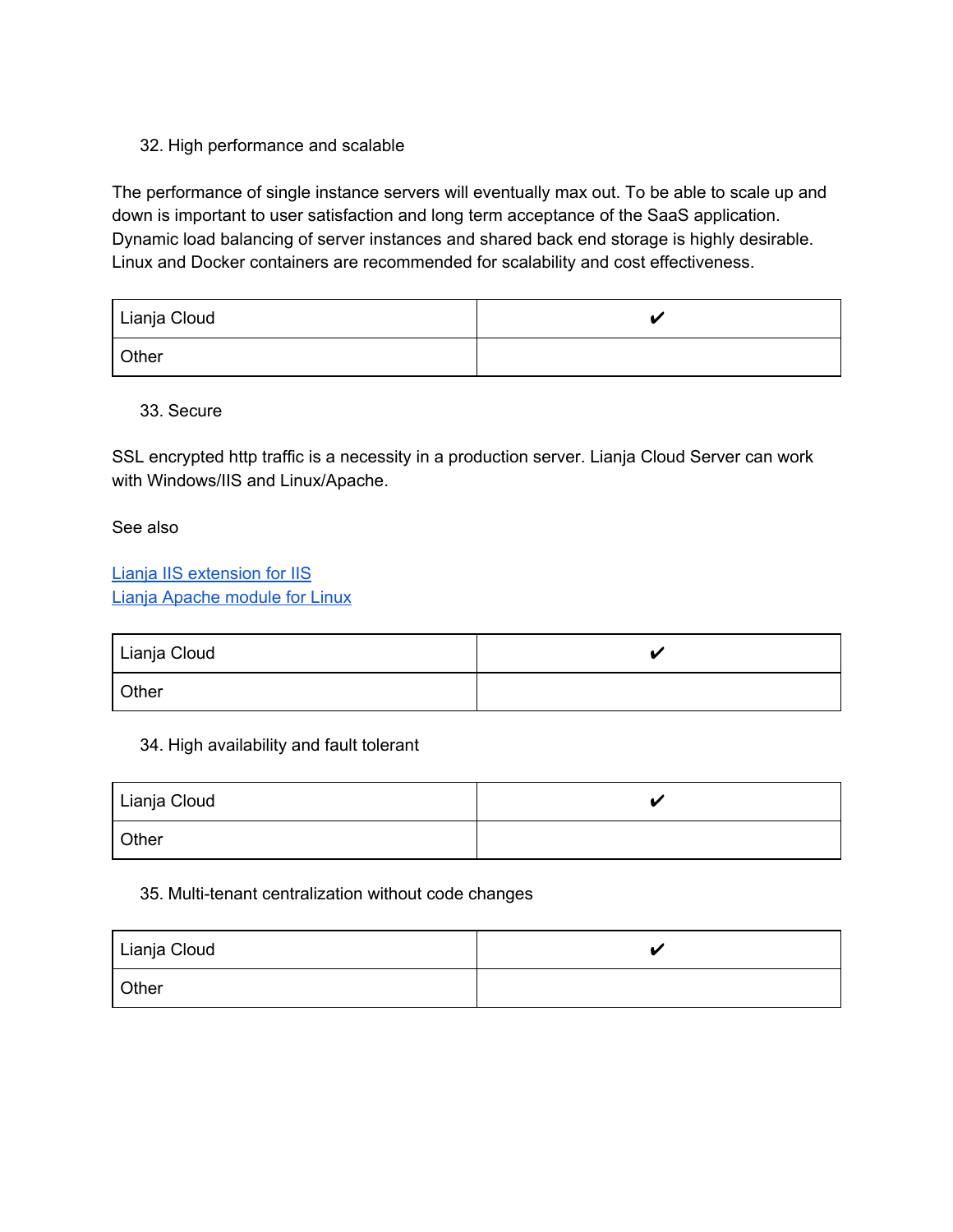#### 36. Live in-place database schema updates handled by the server

| Lianja Cloud |  |
|--------------|--|
| Other        |  |

#### 37. Live in-place App and code updates handled by the server

| Lianja Cloud |  |
|--------------|--|
| Other        |  |

38. Has a REST architecture with an open API that works with all supported databases

OData (Open Data Protocol) is an ISO/IEC approved, OASIS standard that defines a set of best practices for building and consuming RESTful APIs. OData helps you focus on your business logic while building RESTful APIs without having to worry about the various approaches to define request and response headers, status codes, HTTP methods, URL conventions, media types, payload formats, query options, etc.

OData RESTful APIs are easy to consume. The OData metadata, a machine-readable description of the data model of the APIs, enables the creation of powerful generic client proxies and tools.

See also

### [Working](https://www.lianja.com/doc/index.php/Category:OData_Functions) with OData in Lianja

| <sup>I</sup> Lianja |  |
|---------------------|--|
| Other               |  |

39. Has world class full stack support for the complete platform

Don't gamble your future and your customers future on products using languages and databases that are unsupported.

| Lianja |  |
|--------|--|
| Other  |  |